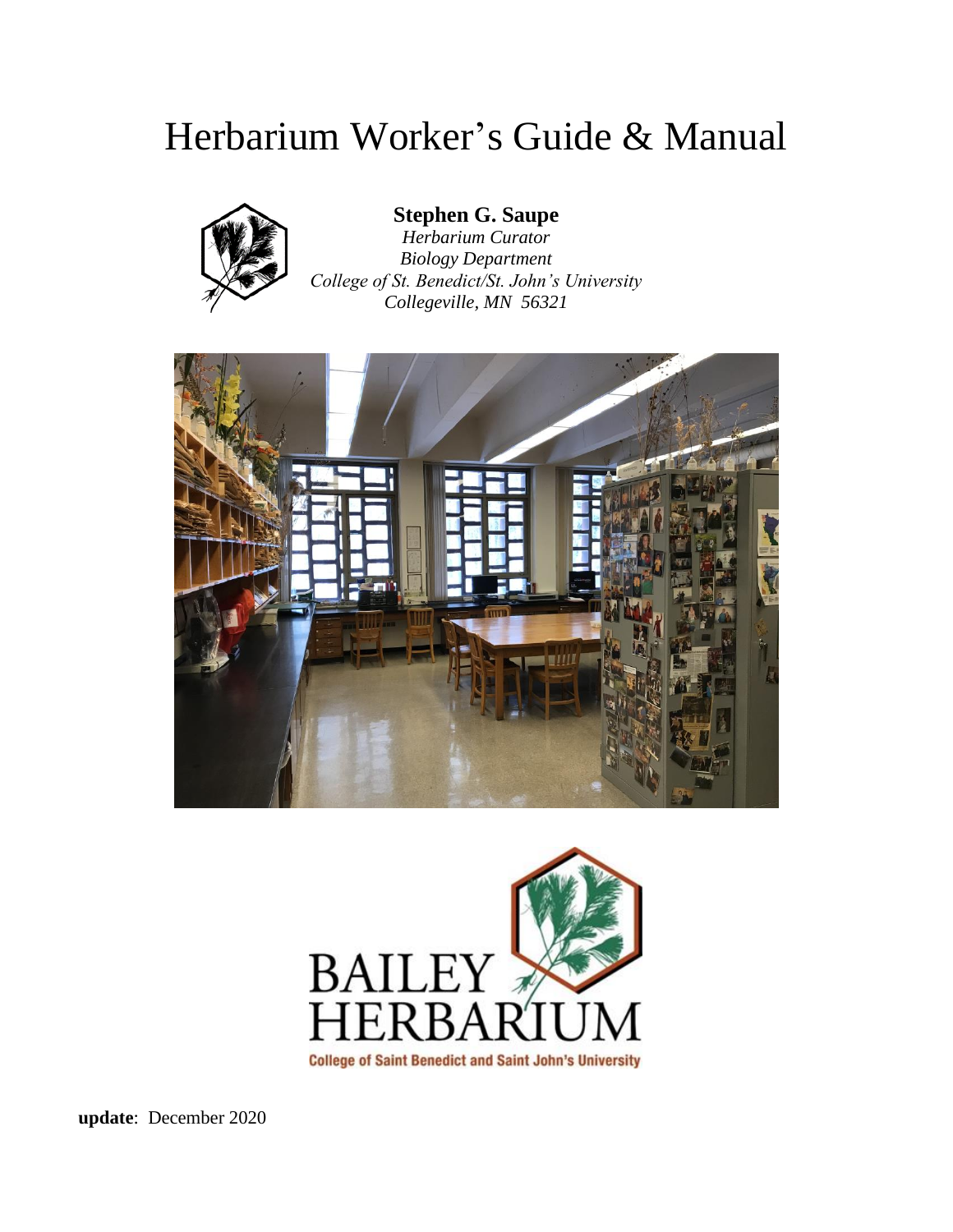# **Index**

- 1. Accessioning Specimens in the Permanent Collection
- 2. Color Code to Genus Folders
- 3. Daily tasks
- 4. Filing Specimens
	- a) Permanent Collection
	- b) Teaching Collection
	- c) Laminated Collection
- 5. Laminated Specimens
- 6. Library
- 7. Mounting Specimens
- 8. Packet Preparation
- 9. Pest Control
- 10. Specimen Preparation:
	- a) Herbarium Specimens
	- b) Laminated
	- c) Quick Freeze
- 11. Studying Herbarium Specimens
- 12. Visitors

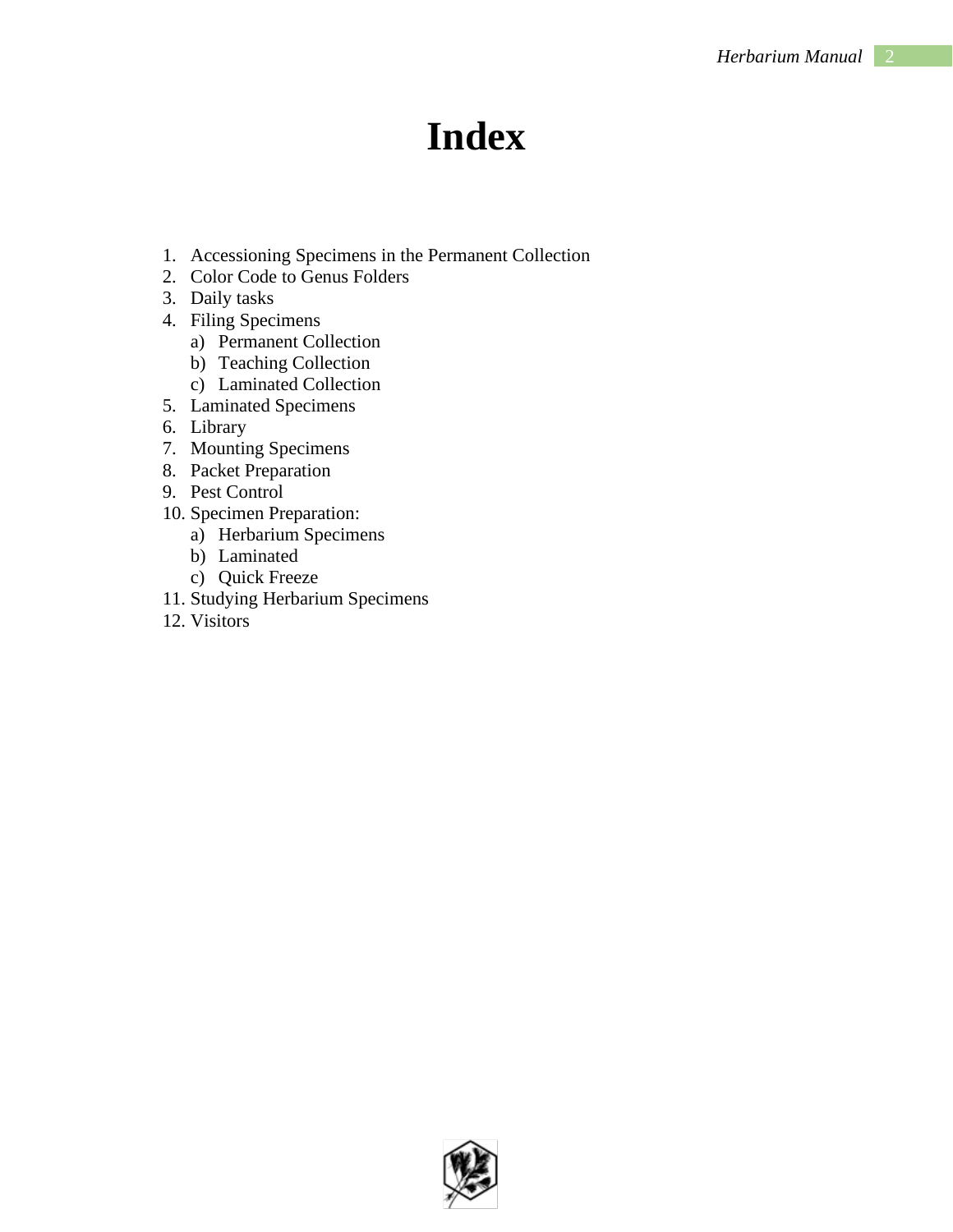# **Accessioning Specimens in the Permanent Collection**

All specimens that are entered in the permanent collection are given an unique Accession Number. The numbers proceed in sequence. We currently have approximately 32,000 specimens accessioned into our permanent collections.

#### **To accession a specimen**:

- ❑ Obtain the number stamp, herbarium stamp, accession record book and stamp pad
- ❑ The accession number is placed inside the official herbarium stamp on the upper right-hand corner of the specimen.
- $\Box$  If the specimen comes from another herbarium and already has their stamp/accession number, put ours on the specimen, too. If the upper right-hand corner has plant material or is otherwise occupied, put the accession stamp as close as possible to the upper right hand corner that still looks attractive.
- ❑ Practice with all stamps before using them on a specimen
- ❑ Check the accession record book for the last number stamped. This should match the number on the stamp. If the number on the stamp and the number in the book don't match see below.
- ❑ Change the number on the stamp to the next number in sequence. Stamp it in the space on the accession stamp (practice first).
- ❑ When finished for the day, stamp the last number used in the accession record book and record the date.

#### **When the Stamp and Accession Record Records Don't Match**

Use your best judgement to determine which number is correct. Did you forget to stamp the book last time? Did someone tamper with the stamp and change the number? Do you remember what the last specimen filed was and can you check it?

Once you have made a decision as to the number, make a note in the Accession Record Book justifying your decision.

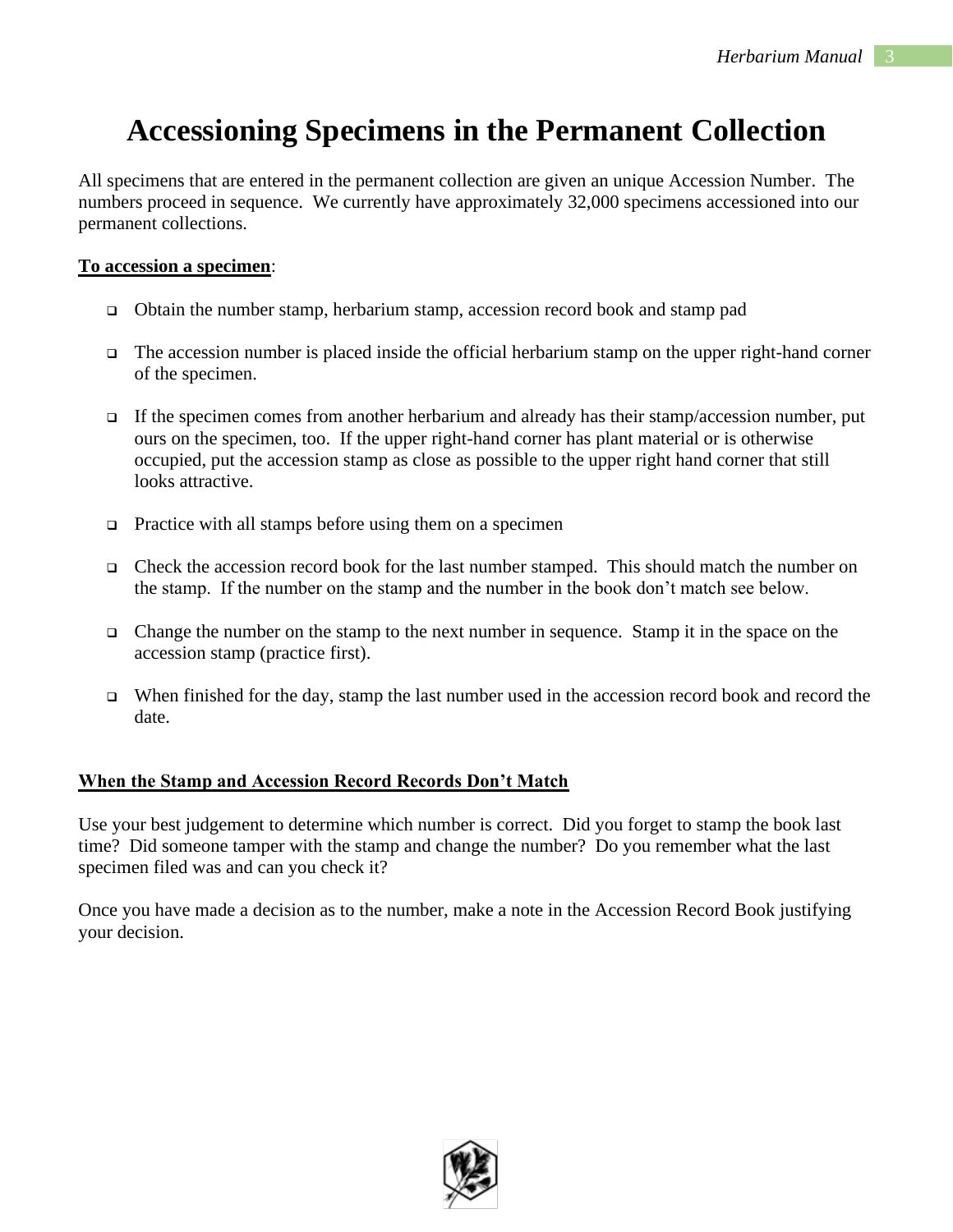## **Color Code to Genus Folders**

- Each genus folder is numbered with the family number inside a colored dot.
- The color-code represents the source of the specimen:

YELLOW – specimens from Minnesota

ORANGE – specimens from out-of-state

RED – specimens in the Z.L. Chandonnet Collection

- Within a genus, specimens should be filed in the following order: Minnesota specimens (yellow dot), Out-of-State specimens (orange dot); finally Z.L. Chandonnet specimens (red dot).
- A color code sheet, like the one below, is available inside each cabinet as a reminder



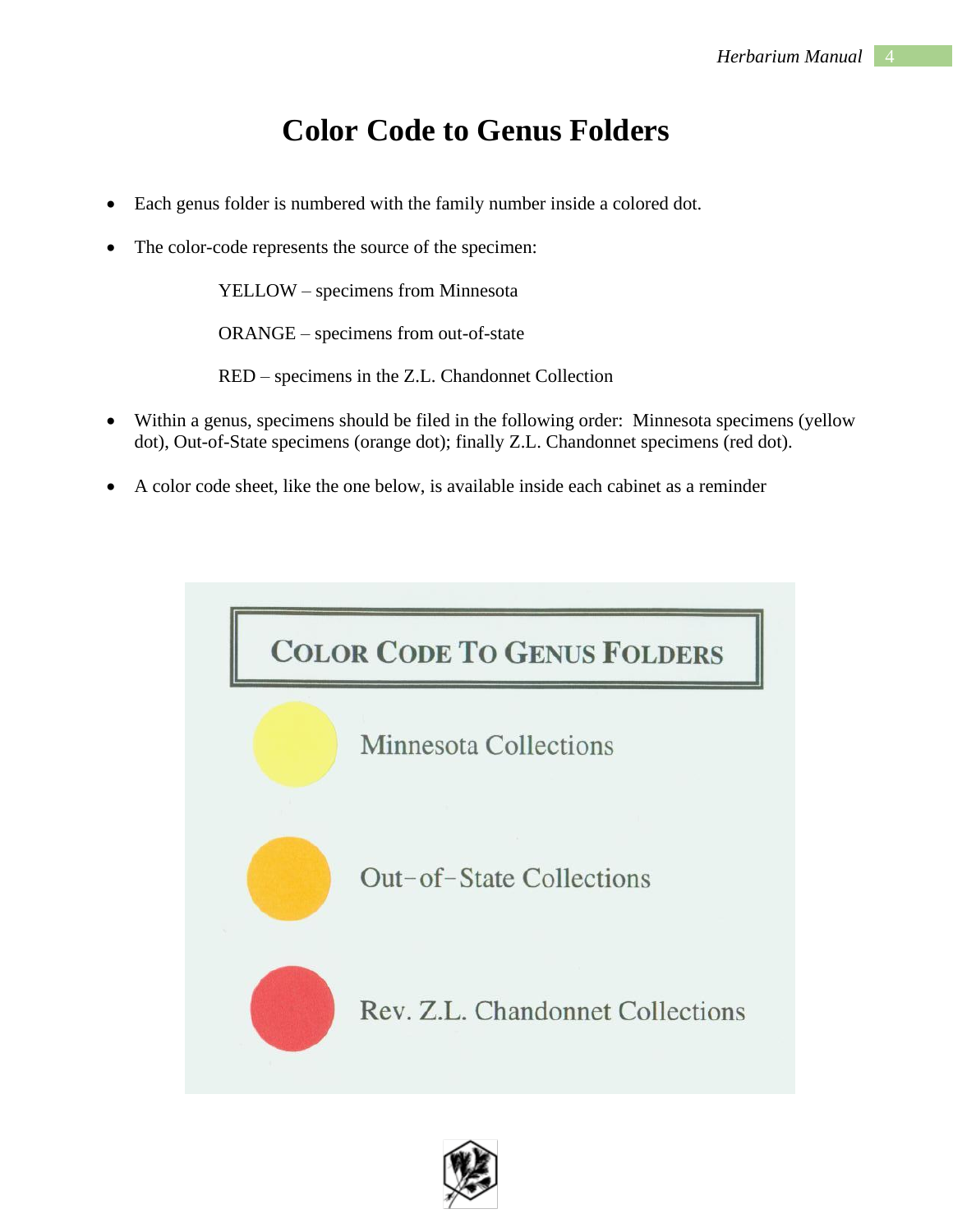### **Daily tasks**

- ❑ Water plants (if any), approximately weekly or when soil looks dry.
- ❑ Check soap dispenser and fill as necessary
- ❑ Check paper towel dispenser. If empty, tape a note on the dispenser alerting the Custodian to refill
- ❑ Priority of tasks:
	- 1. check for new jobs;
	- 2. unstack mounted plants and put in cubby "to be filed;"
	- 3. file any books that have been removed from the library;
	- 4. file laminated specimens;
	- 5. Then any of the following in no particular order file specimens in the permanent collection; file specimens in the teaching collection; mount plants; enter plants in the database.
- ❑ Clean/tidy the Herbarium when you are finished working for the day. Make sure to leave enough time for cleaning. This includes: dusting tables/benches, cleaning around sink, throwing away obvious garbage, putting items back in their proper place, cleaning up scraps by the paper cutter, organizing journals and books; etc.
- ❑ Record your hours in the Log Book

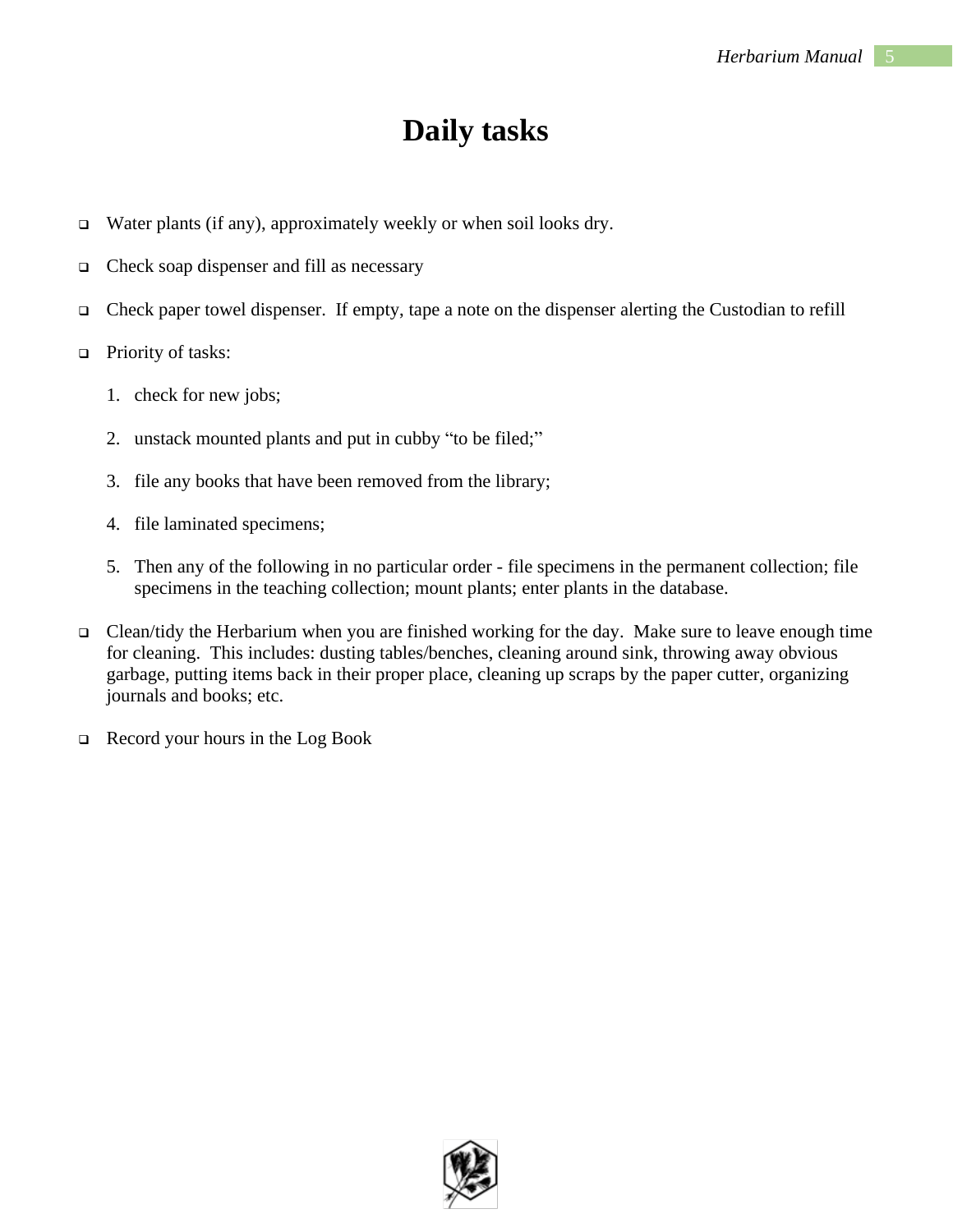## **Filing Specimens: Permanent Collection**

- 1. Accession the specimen (see #3)
- 2. Determine the family to which the specimen belongs. This information is often provided on the label or can be found up in Mabberley's *Plant Book,* Ownbey's & Morley's *Atlas of Plants of Minnesota,* or online *International Plant Names Index* (IPNI – www.ipni.org).
- 3. Once the family is known, consult the "Alphabetical Listing of Vascular Plant Families" that is posted throughout the herbarium (usually inside each case) to find the family number.
- 4. Locate the family in the appropriate case. If the specimen is the first in its family, a family divider (and genus folder) needs to be created. Blank dividers and labels are available and the new divider should be created using existing ones as a model. Be sure to include the family number (see listing) on the label.
- 5. Place the specimen in the appropriate folder in the family.
	- Within a family, plants are sorted alphabetically by genus.
	- Within a genus, specimens are sorted by origin. Plants from Minnesota are filed first in a genus folder with a yellow dot followed by Non-Minnesota Plants (orange dot), and finally specimens in the Z.L. Chandonnet Collection (red dot).
	- Within a genus folder, species are sorted alphabetically (if numerous individuals of a particular species exist, a separate species folder may be created).
	- It may be necessary to create additional genus (or species) folders. Use existing folders as a model.

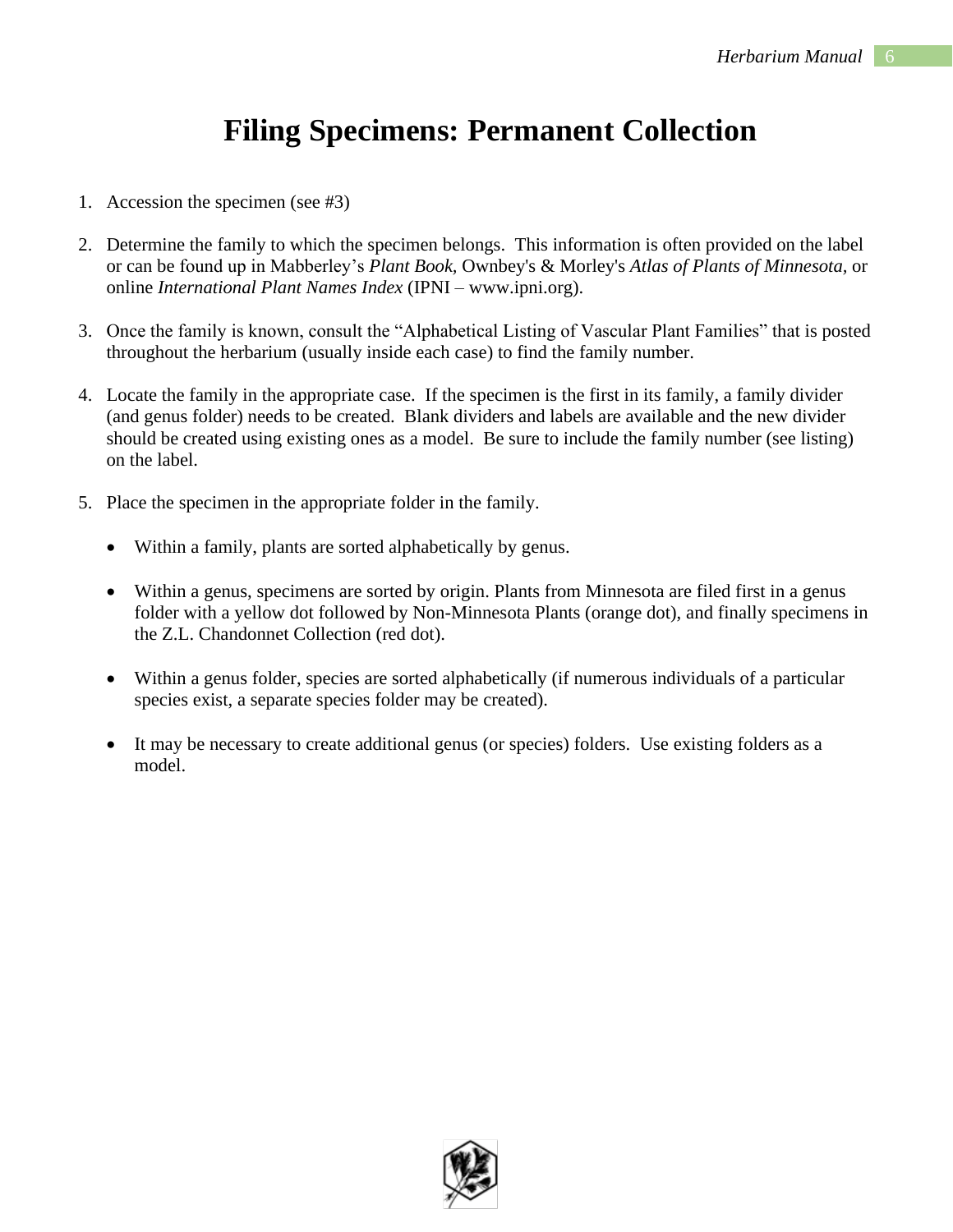# **Filing Specimens: Teaching Collection**

- Specimens in the teaching collection are filed alphabetically by family.
- Within a family, specimens are placed in separate folders in the following order: unidentified mounted specimens (Mounted Indets); unidentified unmounted specimens (Unmounted Indets), identified specimens in separate genus (or species) folders (alphabetic).
- Specimens should be placed in a folder whether or not they are identified. They should not be placed in the cubby simply wrapped in newsprint.
- If the identify of the specimen is known, place it in the appropriate genus or species (if known) folder. Mounted specimens should be filed in a separate genus folder from unmounted specimens.
- If the specimen is not identified, place it in one of the "Indet" folders.

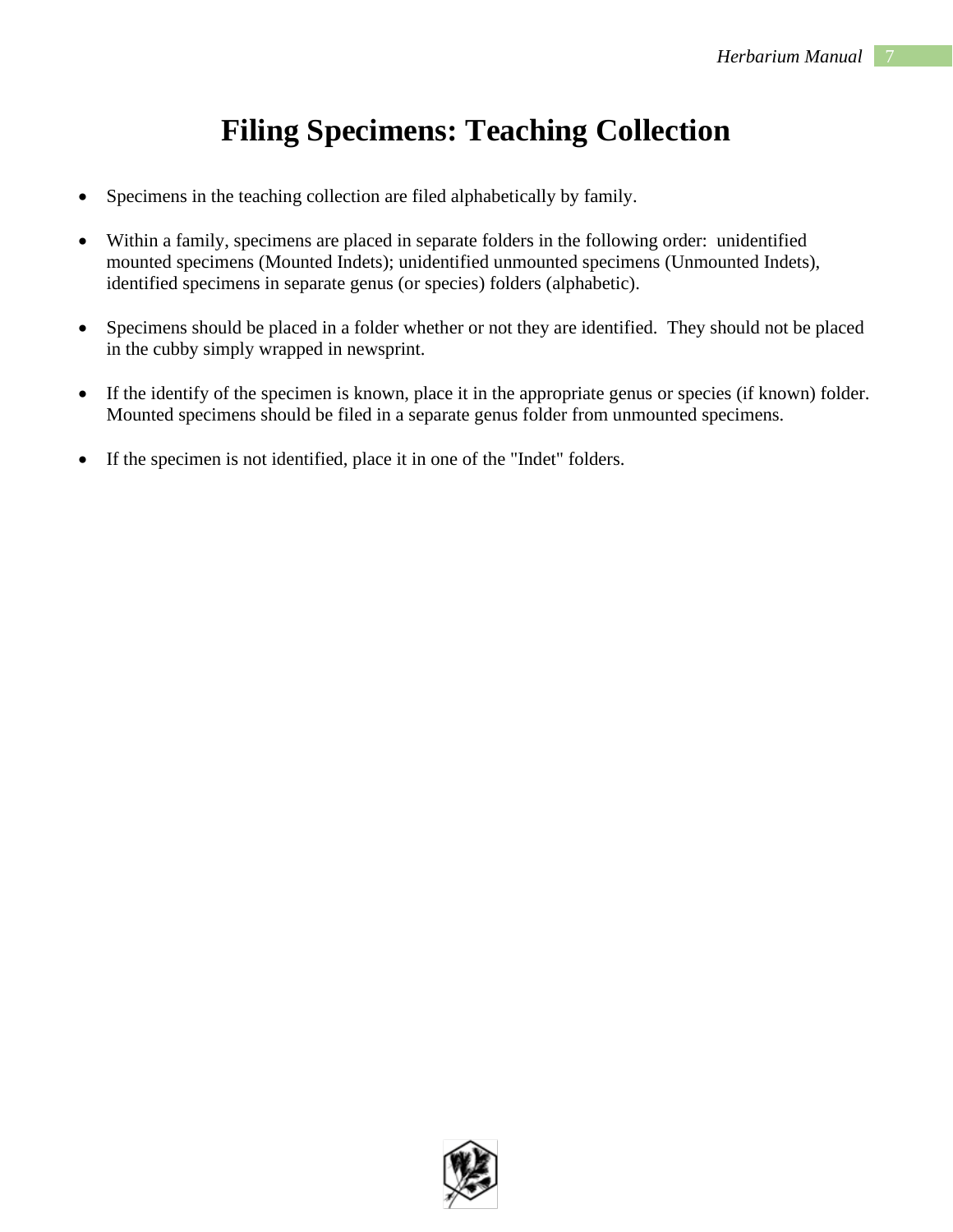# **Filing Specimens: Laminated Collection**

- Laminated specimens get filed in the open-front wooden file cases
- File by family family names are written on the back of the specimen or on the label. If there is no family divider, create a new one. Use the existing family dividers as a model.
- File in the following order: (1) small specimens; put them all in a folder; (2) machine-laminated specimens; (3) contact paper-covered specimens
- Filing laminated specimens is a top priority

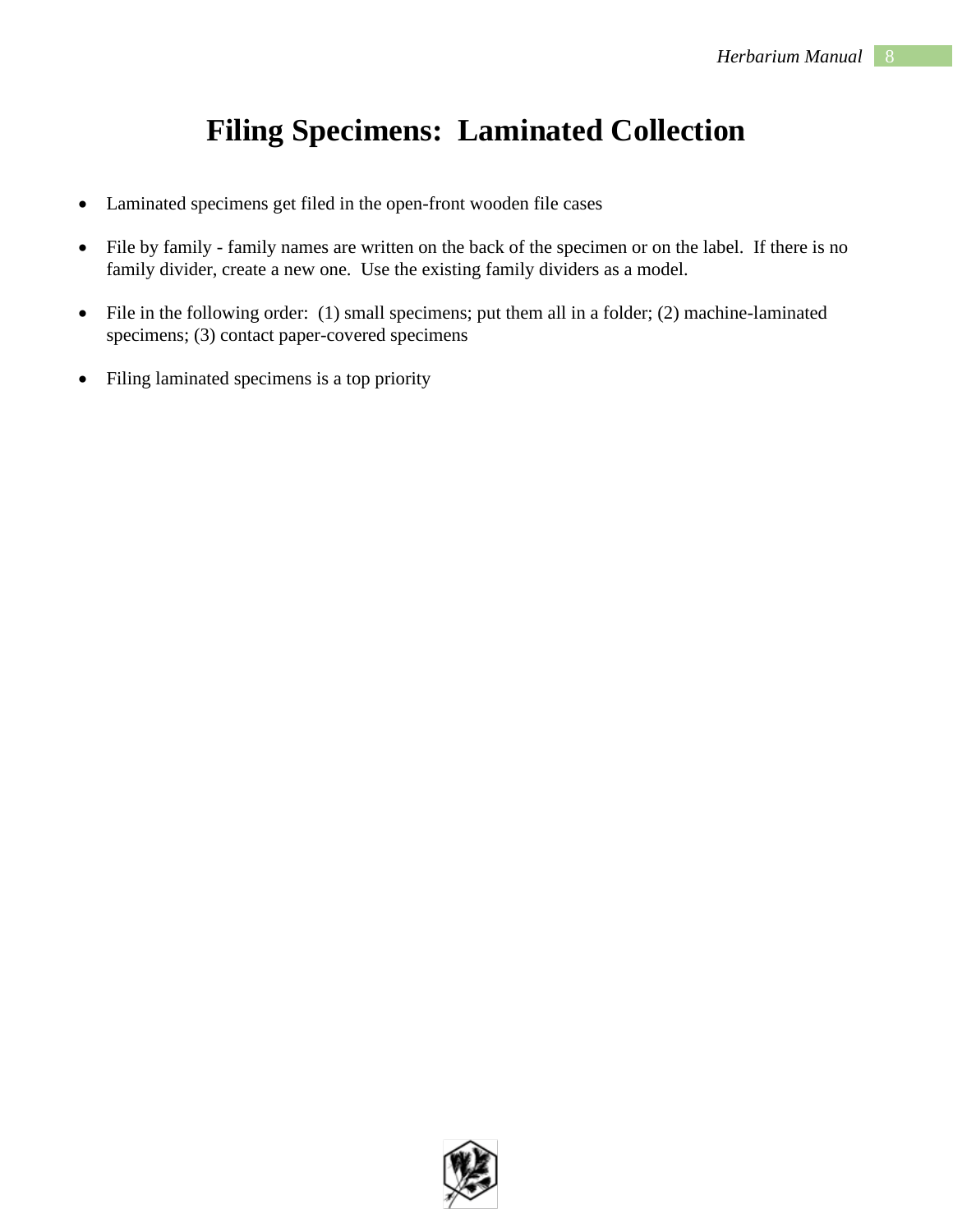### Library

#### **Filing**

- Books removed from the library should be refiled as soon as possible.
- Books are filed by the Library of Congress system (i.e., Q/QK/S/SB are the most common call letters)

#### **Add a Book to the Library**

- Determine the correct call letters (online search, or contact the campus librarians)
- Create a label for the spine (use supplies from the library)
- Glue/attach/clear tape the label to the spine (use supplies from library)
- Write "Herbarium" on the ends of the pages
- Enter into our database. (need directions)
- File book in proper place

#### **Magazines on Display Shelf**

- Keep the shelves organized. Make sure magazines are neat and in their proper place.
- When a new issue comes out, remove the old issue and place it on the shelf beneath the article or magazine that is being displayed.

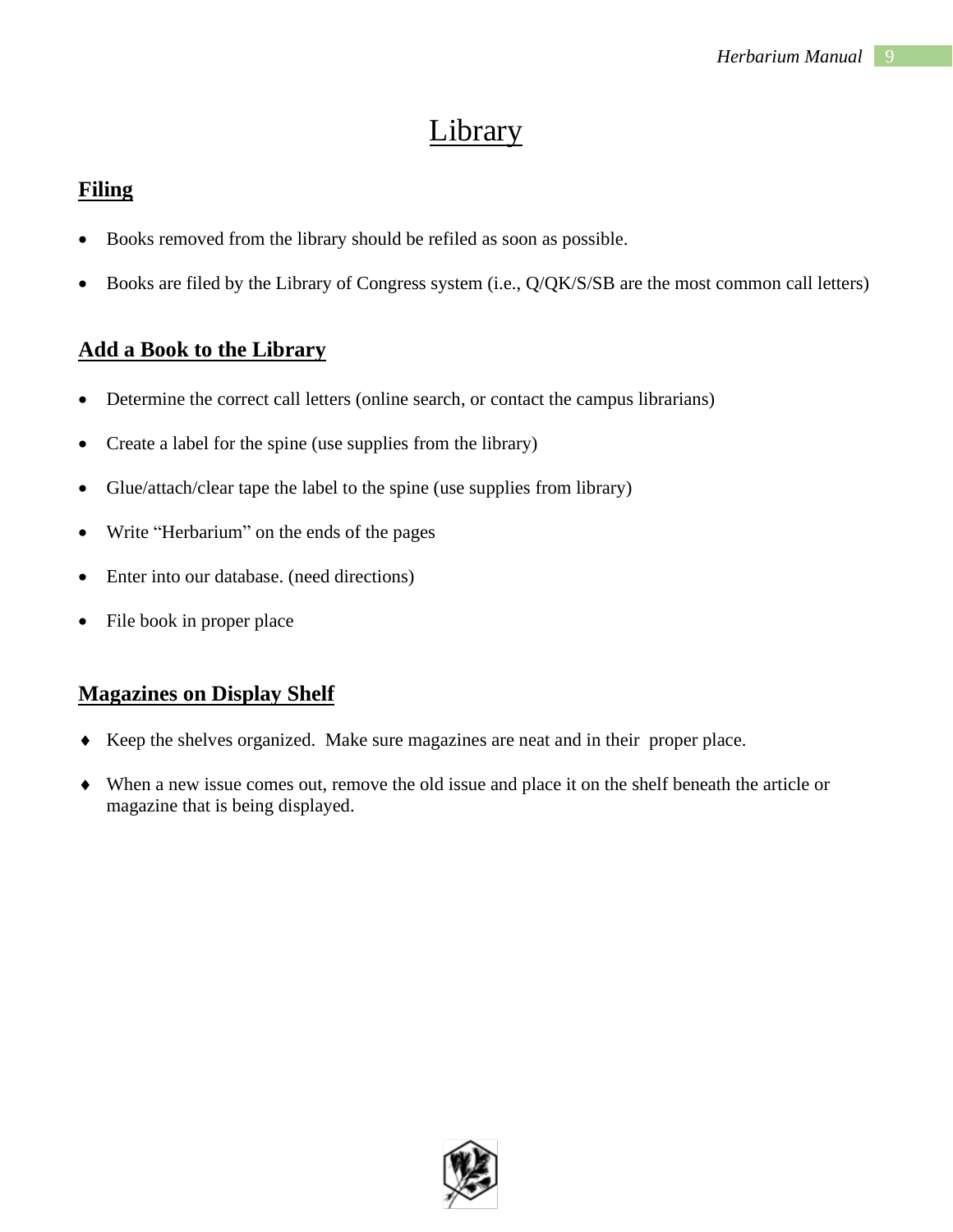### **Label Preparation**

In Microsoft Word:

- 1. Go to Tools; then Envelopes and labels
- 2. Make sure "Labels" is in the forefront, then click "options"
- 3. In the scroll barred menu in the bottom left-hand corner of the options window, select the number that corresponds with the labels you are going to print out (i.e. Avery 5161, Avery 5160, etc.)
- 4. Click "OK"
- 5. Click "New Document"
- 6. Ta-Da! Type your text in the sectioned areas; copy and paste text as many times as needed.

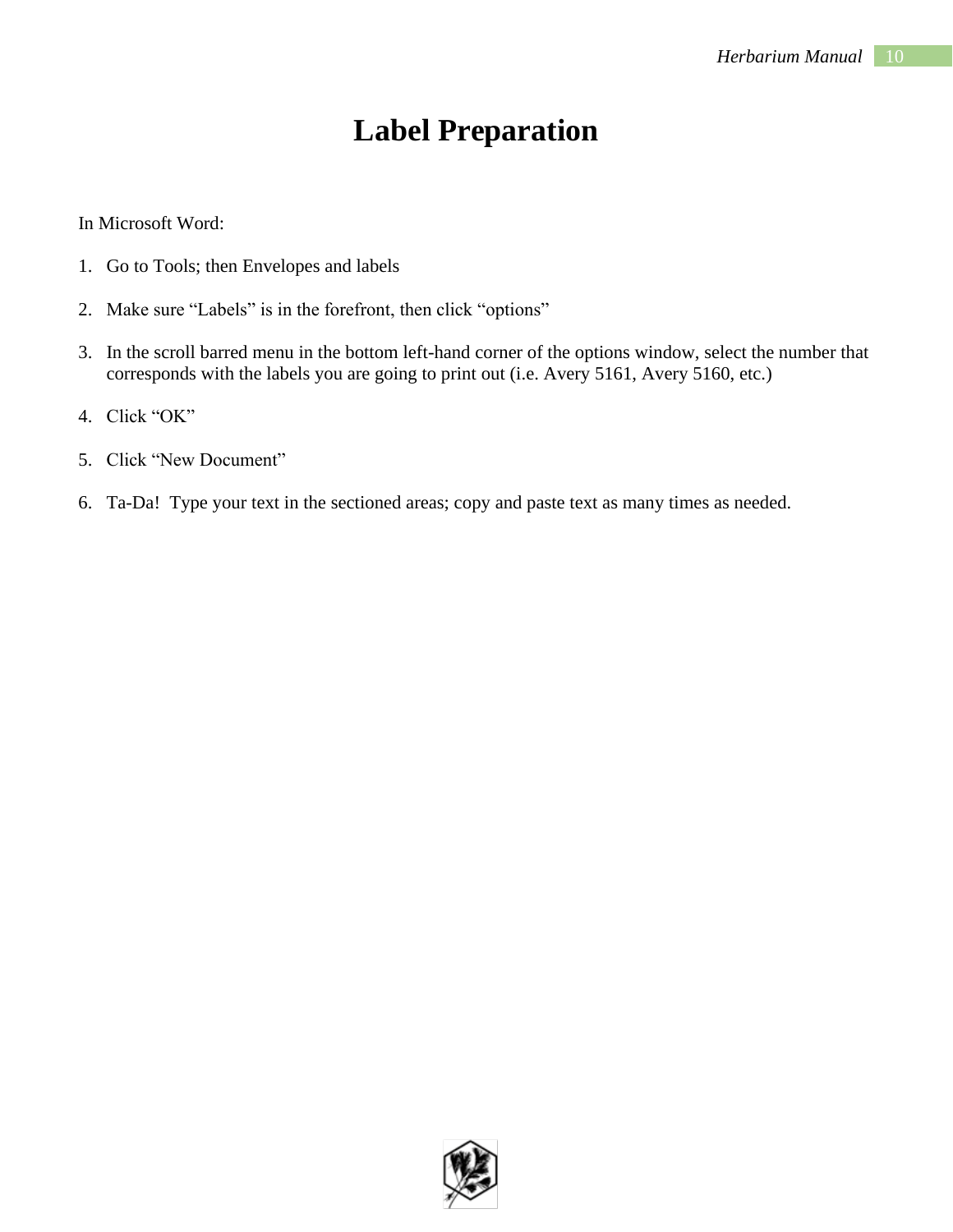# **Mounting Specimens**

**Mounting Paper**: Specimens are mounted on standard-sized (11.5 x 16.5 inches) archival (acid-free, 100% rag) paper.

**Glue**: Various types of glue can be used; we use archival quality white glue. Elmer's is a reasonable and inexpensive substitute if we temporarily run out of white glue.

**Materials Required**: mounting paper, cookie tray, paint brushes (one large, one small), squirt bottle with glue, probes, weights, blocks, cardboard ventilators, squirt bottle with water.

**Technique**: To mount a specimen, gather the mounting materials. Pour some glue directly on the cookie sheet and then add a little water to thin. Mix the glue and water with a paint brush and spread it around the cookie sheet.

Place a sheet of mounting paper on top of cardboard ventilator. Place the label in the lower right-hand corner. *Before gluing, lay out the specimen on the mounting paper*. Considerations when arranging the specimen:

- Leave a border at the margin of the paper
- Leave room for the label in the lower right-hand corner
- Leave room for a packet above the label
- Avoid placing plant material near the left-hand edge of the specimen because the the specimen can be damaged from the greater pressure here from gripping the genus folder
- Choose the best side of the specimen to display
- Expose hidden flowers/fruits
- Carefully remove excess soil from roots
- Trim the specimen as necessary. Save trimmings in a packet
- Any loose items should be saved and placed in a packet
- Separate plants in clumps
- Keep the specimens aligned in the same direction
- Smaller specimens should be placed at the top of the sheet, larger ones near the bottom
- If the plants are small, mount a few and place the rest in a packet
- Place large specimens diagonally to better fit
- Large specimens may need to be folded into a "V" or "W" to fit on the sheet. Mount with the apex pointing up or the root pointing down.
- Be sure that both sides of the leaves are visible. If necessary, detach a leaf and glue it upside down or place it in a packet
- If there is only a single leaf, cut a small segment and turn it over or place in a packet
- Leave room for the herbarium label in the lower right-hand corner
- the specimen should look as attractive as possible

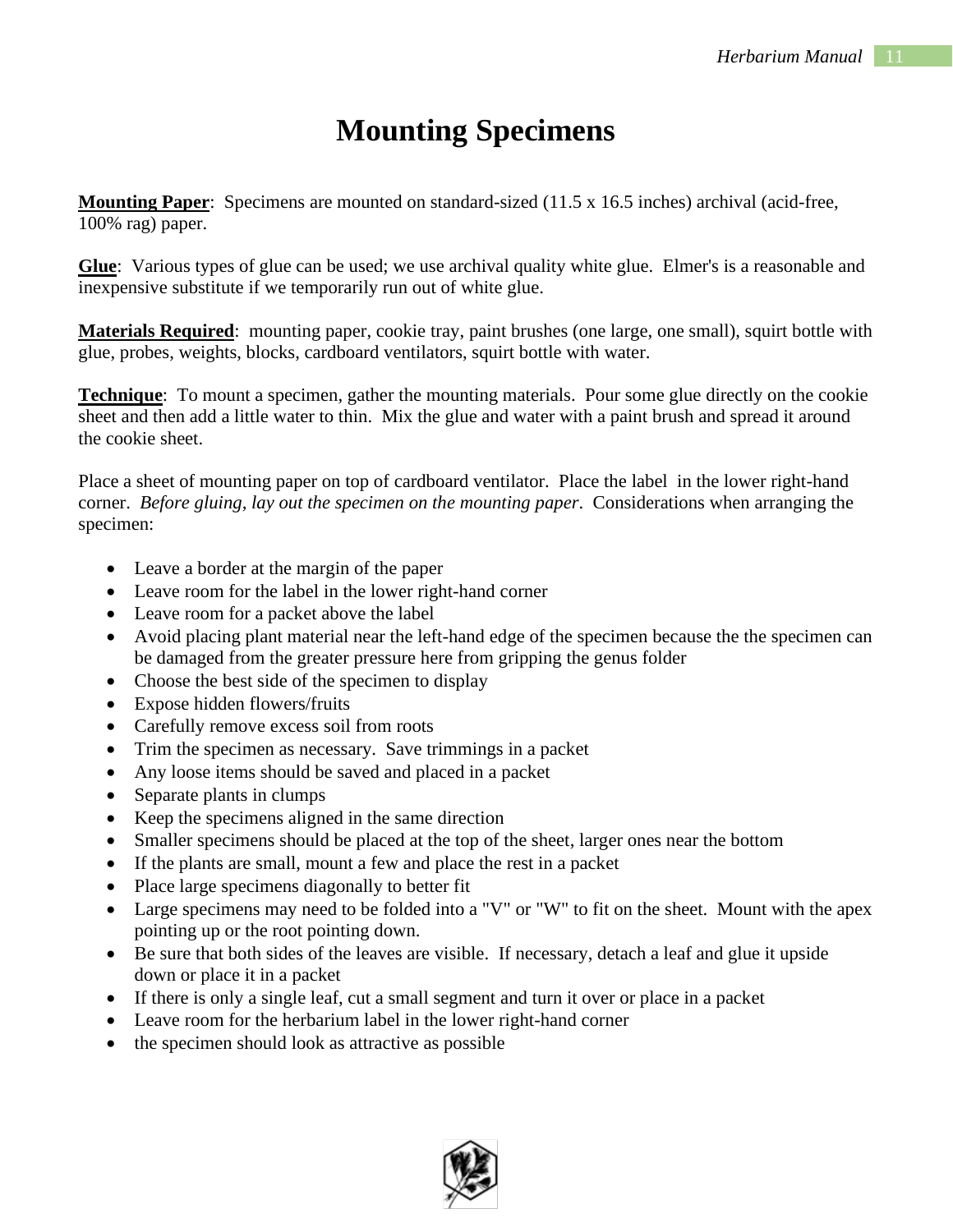**Gluing the Specimen**: Before gluing, arrange the specimen, label and packet on the paper to insure everything will fit and look good. Once the specimen arrangement has been decided, then you can glue the specimen and label. First, glue the specimen, then the packet and finally the label. Notes:

- **Tray Method**: Larger, stiff, less-brittle specimens can be gently placed in the glue in the cookie tray. Push the specimen completely into the glue using the probe. Carefully remove the specimen (the probes can help) and then place it in its pre-determined position on the mounting paper.
- **Direct Glue Application** smaller, more brittle specimens will likely break when you try to remove them from the glue tray. In these cases, use the squirt bottle to apply glue directly to the underside of the specimen. If the specimen is extremely delicate, it may be necessary to place the specimen on the herbarium paper, then carefully lift up a leaf/stem and put the glue on the sheet with the squirt bottle or paintbrush and then push the specimen into the glue.
- **Check your work** it is nearly always necessary to spot glue leaves and other parts that didn't get enough glue on them initially. Using the probe, lift leaves, etc. and place glue underneath/on the paper using the brush or squirt bottle. When the specimen is turned upside (which normally should never be done, there won't be loose parts).
- **Weights** it is almost almost necessary to hold glued parts down using some of the weights. Be careful to not glue the weight to the specimen!
- **Stacking** glued specimens are stacked apartment-style using the small wooden blocks.
- Labels use full-strength glue, diluted glue will cause the label to wrinkle. Avoid smearing glue on the labels. One trick is to place the label upside down on the old sheet of newsprint. Then apply some glue with the squirt bottle to the label. Spead the glue especially near the margins with a paintbrush. Then carefully pick up the label and place it in the lower righthand corner, approximately  $1/8<sup>th</sup>$  inch from each margin. Then fold up the newsprint, place it on top of the label, and rub the label to firmly affix it to the specimen.
- Loose Parts should be placed in a fragment packet. These are glued above the label. Note, that a line of glue is placed in the middle of the packet so it remains attached but can still be removed from the specimen.

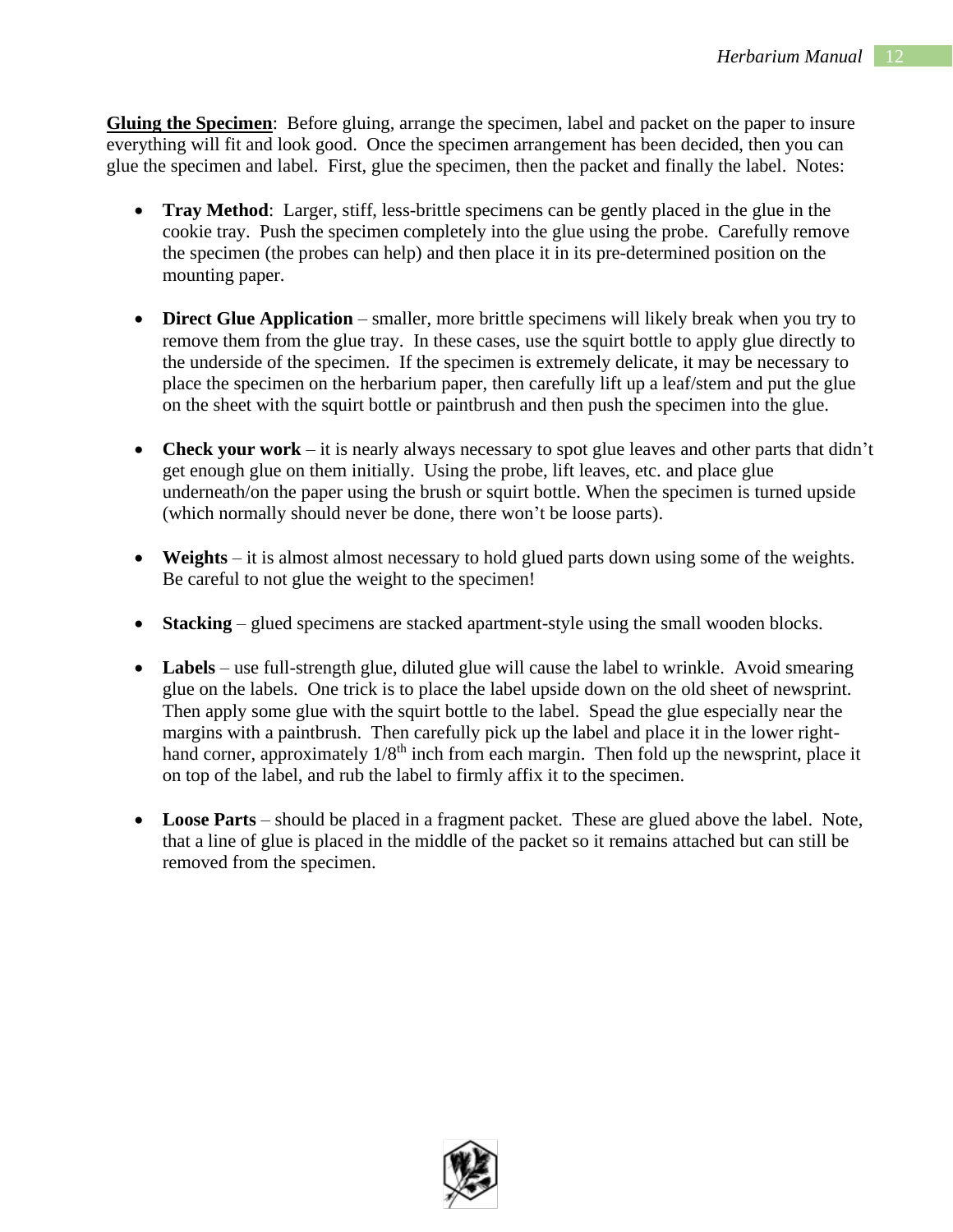### **Packet Preparation**

**Commercially-Prepared Packets**: follow the appropriate directions

**Herbarium Staff-Prepared Packets**: if commercially prepared packets are not available, make them according to the following directions:

- 1. Determine which size packet is required (small, medium or large) and obtain the appropriate template.
- 2. Obtain an appropriate-sized sheet of paper. Large packets are prepared from a full sheet of paper  $(8.5 \times 11)$ ; Medium packets use an  $8.5 \times 11$  sheet of paper cut in half (final size - 5.5 x 8.5); Small packets use an 8.5 x 11 sheet cut in quarters (final size - 4.25 x 5.5).
- 3. Place the template over the paper. The top (narrowest part) of the template should line up with the top edge (narrow end) of the paper.
- 4. Fold upward the paper extending below the template.
- 5. Remove the template and now fold the top section downward over the previous folded section
- 6. Place the paper over the template and fold the sides backward using the sides of template as a guide.

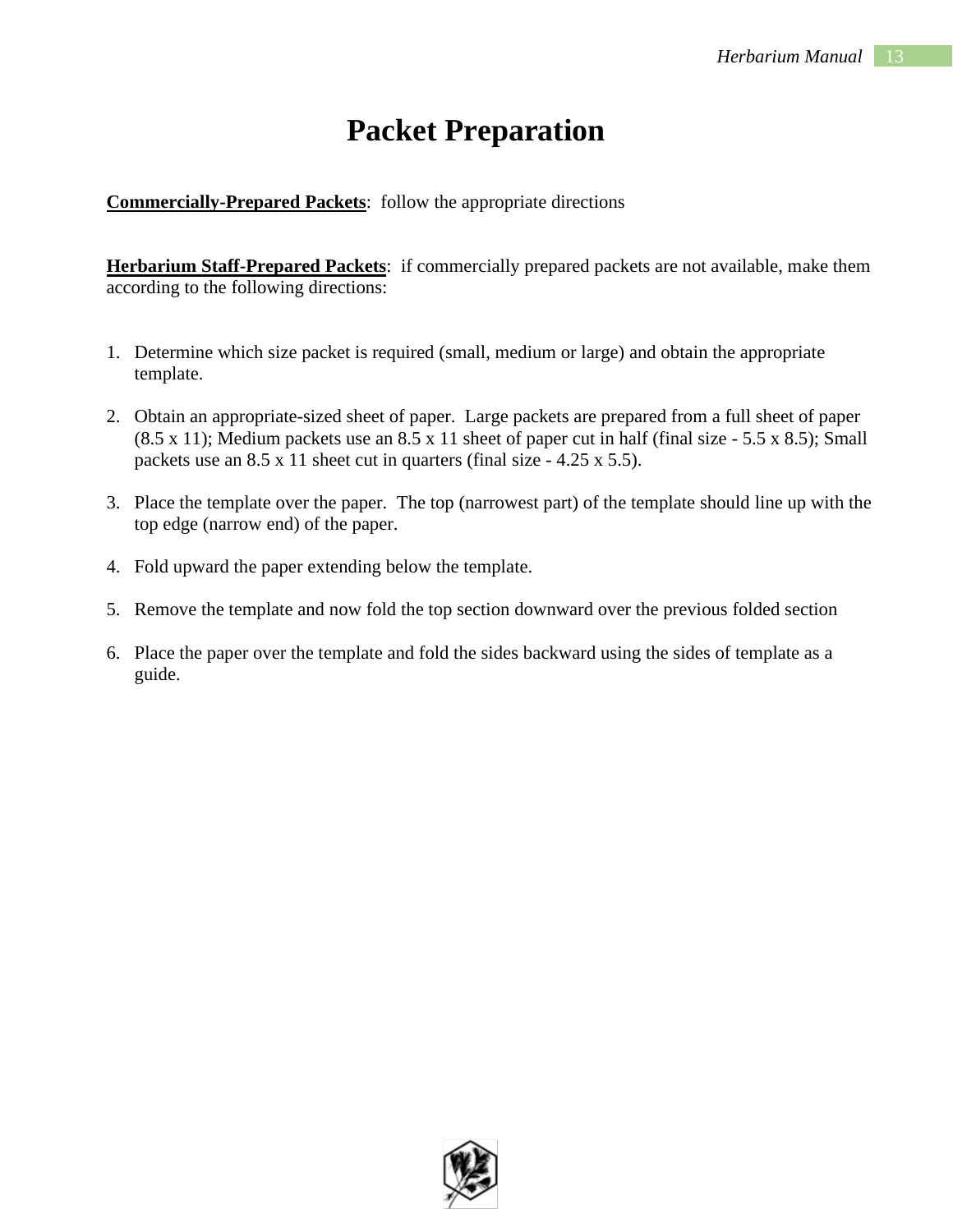### **Pest Control**

Always be on the lookout for evidence of insect pests. If you observe evidence such as: (1) specimens that appear to have been eaten; (2) living or dead insects; (3) insect parts; or (4) plant material that appears powdered; tell the Curator immediately.

If pests are discovered, the cabinet must be treated immediately. All specimens will be removed, wrapped in plastic bags, and repeatedly frozen and thawed to kill pests. The cabinet will be disinfected before returning the specimens.

Any specimens brought into the herbarium will be freeze-treated to kill potential pests.

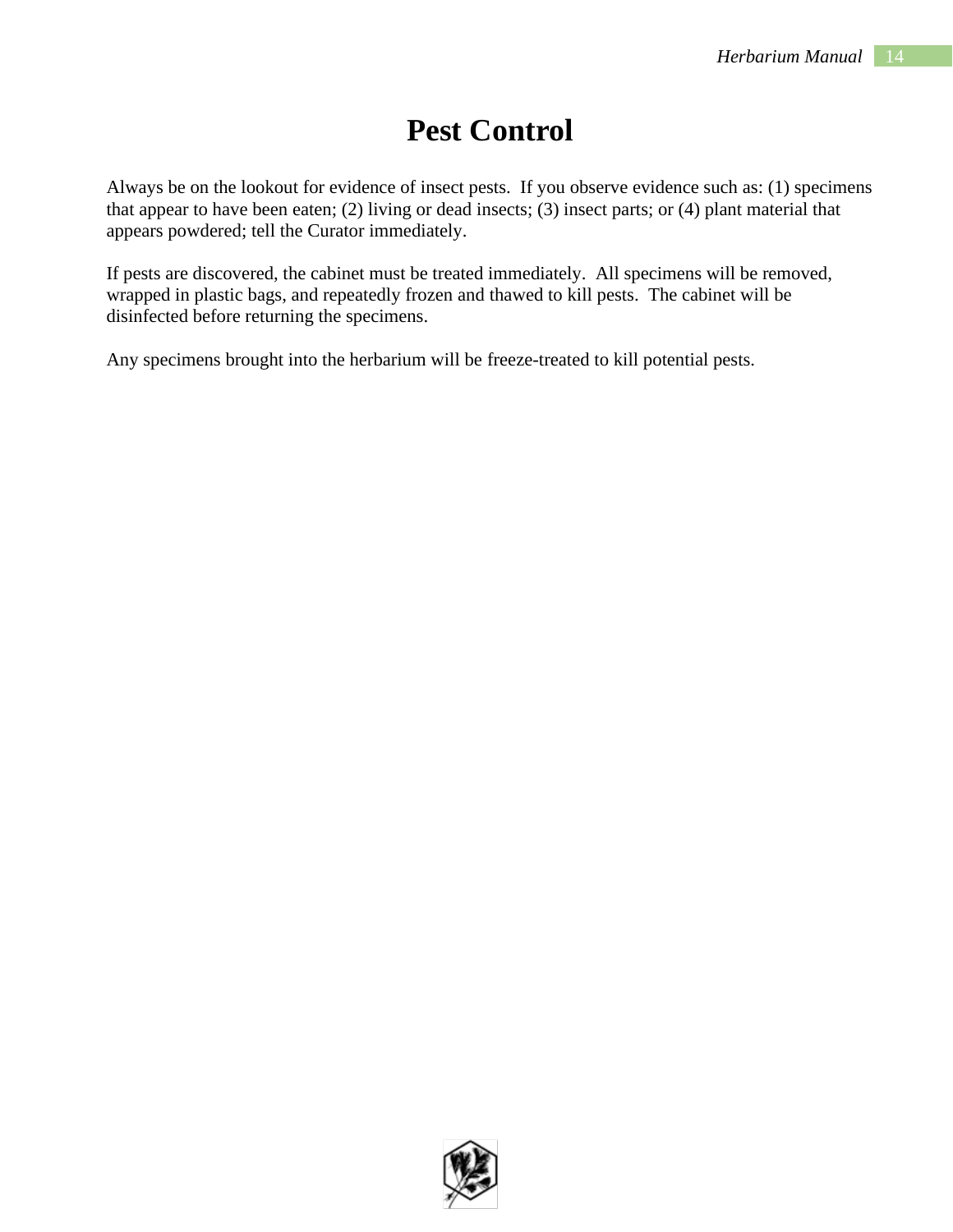### **Specimen Preparation: Dried Specimens**

- 1. Prune plant as necessary to obtain an attractive, yet scientifically accurate, specimen;
- 2. Place between sheet of newspaper in a plant press. Some leaves up and others down, arrange in an attractive way. Large stems bent in a "V" or "W". A card with a slit can help hold plants in a bent shape. Plants shouldn't extend beyond edge of newspaper. Put your collection number on the newspaper. Some specimens are very difficult to fit into the press or cause special problems -- see text (succulents, thick woody structures; large; very small; spiny).
- 3. Then, place in a plant press. You essentially make a "dagwood sandwich" in the following sequence: frame - cardboard (also called a ventilator; the corrugations should all run in the same direction, perpendicular to the long axis of the press) - blotter (dryer) - specimen in newsprint - blotter cardboard - blotter - specimen - repeat, *ad infinitum*. Tighten press with strap - stand on it if necessary;
- 4. Place the press over a source of heat if possible/necessary (light bulbs work well and minimize the fire hazard) with adequate ventilation. Use the drying cabinet in the Botany Lab;
- 5. After 8-12 hours open the press and rearrange the specimens as necessary. Press again. It may be necessary to change newspaper and/or blotters. It is critical to dry specimens quickly to prevent decomposition, prevent mold growth, and maintain color.

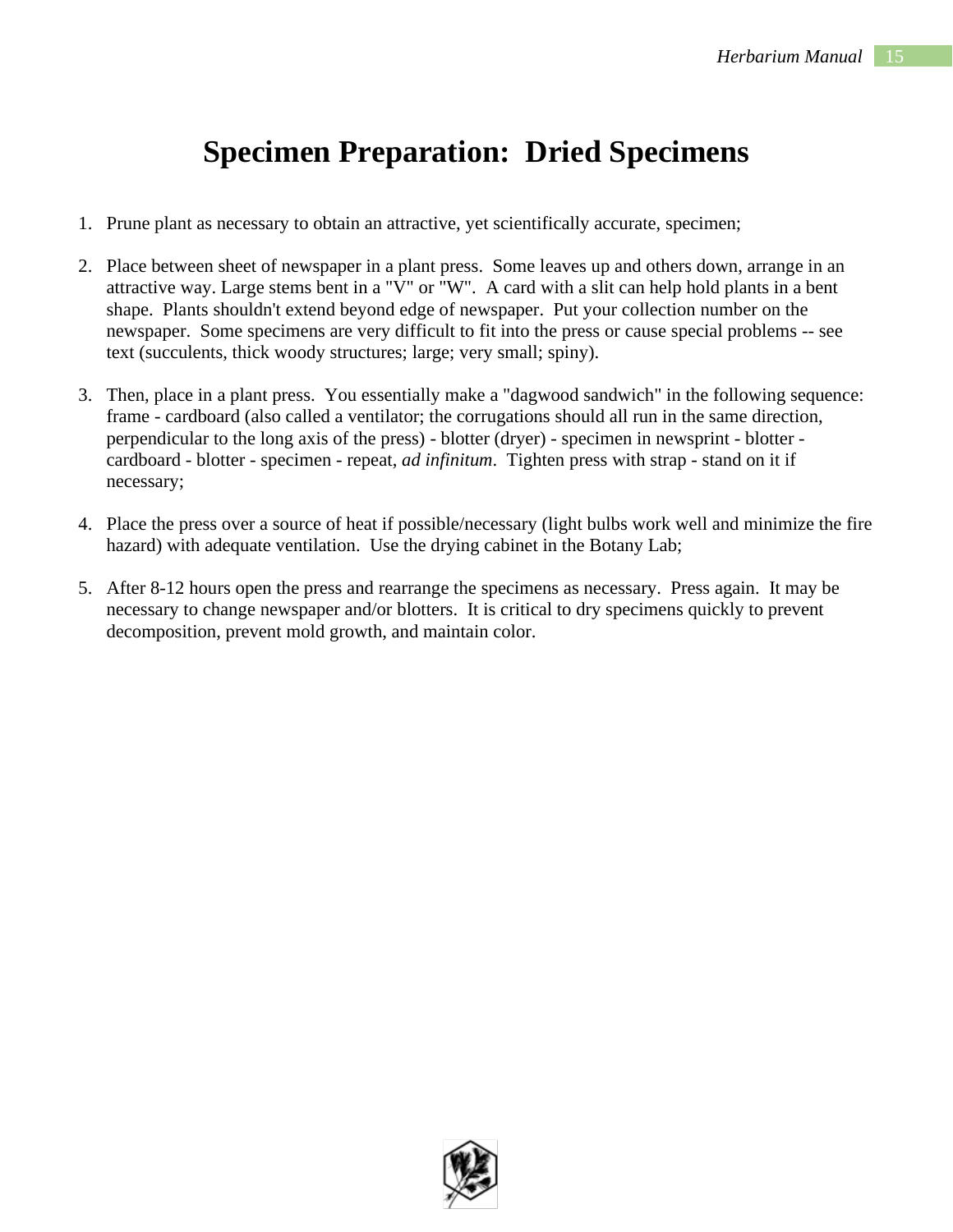# **Specimen Preparation: Quick-freeze**

To prepare frozen specimens: Place the flowers in a Chinese food take-away container. Fill the container but do not compact or overfill. Write the family and scientific names on the container with a marker and then place in the freezer at low humidity.

*Advantages* - Works great to preserve color and shape, especially flowers

*Disadvantages* - Bulky, costly storage, specimens may "melt" (don't last long outside of freezer).

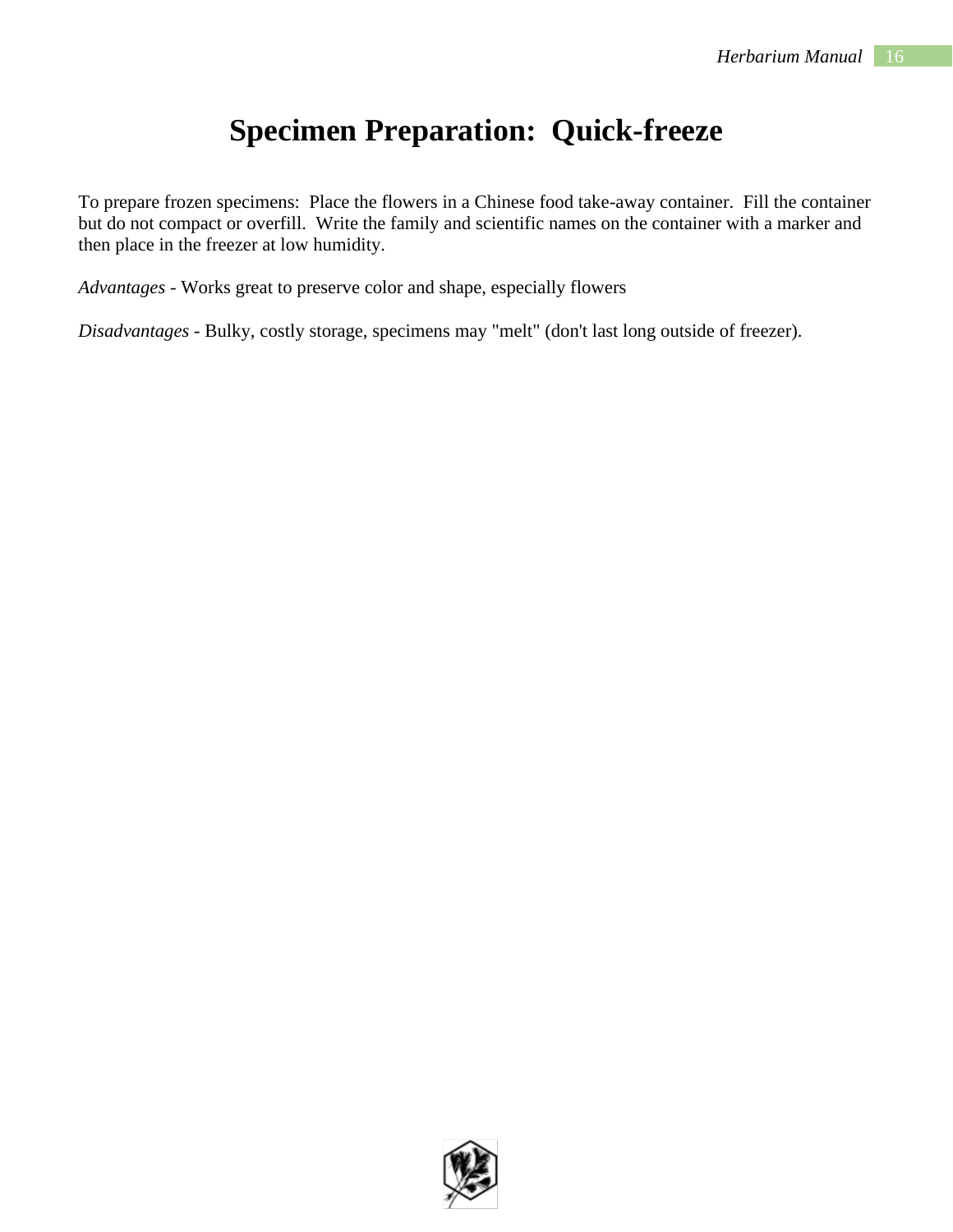# **Specimen Preparation: Laminated Specimens**

#### **To prepare a laminated (Contac Paper) specimen:**

Obtain an appropriate-sized sheet of herbarium paper. Normally, an entire sheet of herbarium mounting paper is used; if not certain, ask. Cut a piece of cardboard slightly larger than the mounting paper. For a full-sized sheet of mounting paper a standard herbarium ventilator (*i.e.,* cardboard) works well. Cut a piece of contact paper approximately six inches wider than the specimen.

Lay the herbarium paper on the cardboard. There should be no more than about 3 cm of cardboard showing around all edges. Be sure the cardboard will fit in the cabinet. Arrange the specimen artfully on the herbarium paper. Remove the backing from the contact paper and carefully place the contact paper over the specimen. Avoid wrinkles and bubbles in the contact paper and moving the specimen. Smooth down the contact paper and fold the overlapping edges beneath the specimen.

#### **To prepare a Machine-Laminated specimen:**

These specimens are laminated by machine in the CSB Media Center in HAB. Simply bring the specimen and mounting paper to the Media Center (Sister Denise used to do it) and ask for it to be laminated. They will place the sheet on heavy tag board and then laminate it. This is the preferred method of laminating. It costs approximately \$1.00 per sheet.

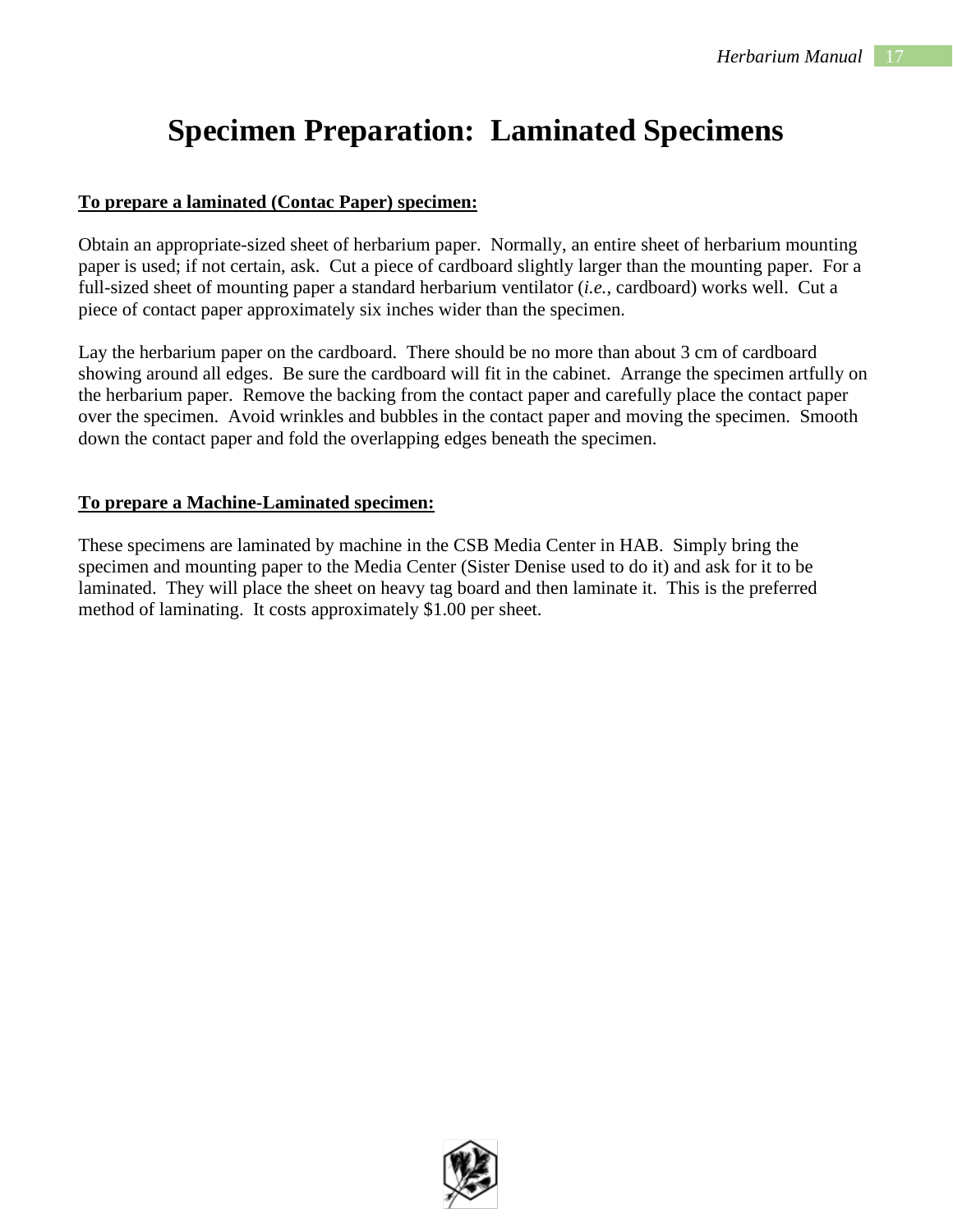## **Studying Herbarium Specimens**

Do not remove any material from an herbarium specimen without the permission of the Curator. To study a dry specimen, the sample must be rehydrated and softened. To do this, apply 10% glycerin in water, or boil with a few drops of detergent, or simply add a few drops of warm soapy water.

A long-arm dissecting microscope is available for use.